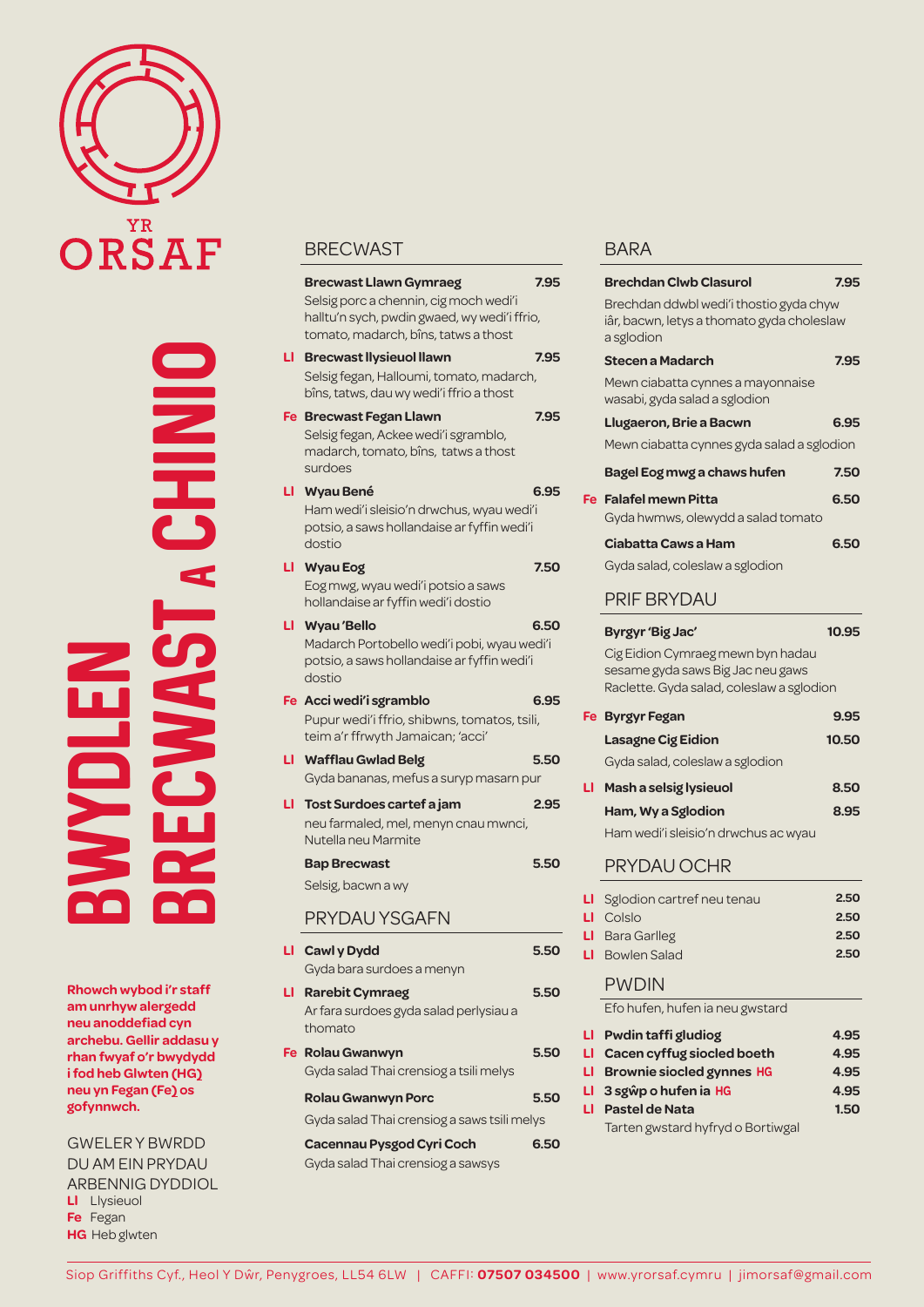

& LUNCH MENU  $\frac{1}{2}$ BREAKFAST

**Please inform staff of any allergies or intolerances before ordering. Many dishes can be made Gluten free (GF) or Vegan (Vg) on request** 

PLEASE CHECK THE BLACK BOARD FOR OUR DAILY SPECIALS

**V** Vegetatrian **Vg** Vegan **GF** Gluten Free

## **BREAKFAST**

|          | <b>Full Welsh Breakfast</b><br>Pork and leek sausage, dry cured bacon,<br>black pudding, fried egg, tomato,<br>mushrooms, beans, hash brown and<br>buttered toast | 7.95 |
|----------|-------------------------------------------------------------------------------------------------------------------------------------------------------------------|------|
|          | <b>Full Vegetarian Breakfast</b><br>Vegan sausages, Halloumi, tomatoes,<br>mushrooms, beans, hash brown, two fried<br>eggs and buttered toast                     | 7.95 |
|          | Vg Full Vegan Breakfast<br>Vegan sausages, Ackee scramble<br>mushrooms, tomatoes, baked beans, hash<br>brown and sour dough toast                                 | 7.95 |
| ٧        | Eggs Bené<br>Thick sliced ham, poached eggs and<br>hollandaise sauce on a toasted muffin                                                                          | 6.95 |
| <b>V</b> | <b>Eggs Royale</b><br>Smoked Salmon, poached eggs and<br>hollandaise sauce on a toasted muffin                                                                    | 7.50 |
| V        | <b>Eggs 'Bello</b><br>Baked Portobello mushrooms, poached<br>eggs and hollandaise sauce on a toasted<br>muffin                                                    | 6.50 |
|          | Vg Ackee Scramble<br>Sautéed peppers, spring onions, chilli,<br>tomatoes, thyme and the Jamaican fruit<br>ackee. Served with avocado toast                        | 6.95 |
|          | <b>Belgium Waffles</b><br>With bananas, strawberries and pure maple<br>syrup                                                                                      | 5.50 |
| V        | Sourdough Toast and<br>Home-made jam<br>or marmalade, honey, peanut butter,<br>Nutella, or Marmite                                                                | 2.95 |
|          | Big Breakfast Bap                                                                                                                                                 | 5.50 |
|          | Sausage bacon and egg                                                                                                                                             |      |
|          | <b>LITE BITES</b>                                                                                                                                                 |      |
|          | Soup of the day<br>Served with sour dough bread and butter                                                                                                        | 5.50 |

## **V Welsh Rarebit 5.50**  With sourdough and tomato herb salad

**Vg Crispy Spring Rolls 5.50** With crunchy Thai salad and sweet chilli

#### **Crispy Pork Spring Rolls 5.50** With crunchy Thai salad and sweet chili

# sauce

**Thai Red Curry Fishcakes 6.50** With crunchy Thai salad and dipping sauces

## BREADS

|   | <b>Classic Club Sandwich</b>                                                                                                                                   | 7.95  |
|---|----------------------------------------------------------------------------------------------------------------------------------------------------------------|-------|
|   | A 'Double Decker' toasted sandwich with<br>chicken, bacon, lettuce and tomato served<br>with coleslaw and chips                                                |       |
|   | <b>Steak and Mushroom</b>                                                                                                                                      | 7.95  |
|   | Served in a warm ciabatta with wasabi<br>mayonnaise, salad and chips                                                                                           |       |
|   | <b>Brie, Cranberry, Bacon</b>                                                                                                                                  | 6.95  |
|   | Served in a warm ciabatta with side salad,<br>coleslaw and chips                                                                                               |       |
|   | <b>Smoked Salmon and Cream</b><br><b>Cheese Bagel</b>                                                                                                          | 7.50  |
|   | Vg Falafel in Pitta                                                                                                                                            | 6.50  |
|   | With hummus, olives and tomato salad                                                                                                                           |       |
|   | <b>Cheese and Ham Ciabatta</b>                                                                                                                                 | 6.50  |
|   | Served with a side salad, coleslaw and chips                                                                                                                   |       |
|   | <b>MAIN MEALS</b>                                                                                                                                              |       |
|   | <b>Big Jac Burger</b>                                                                                                                                          | 10.95 |
|   | Prime Welsh Beef served in a sesame seed<br>bun topped with Big Jac Sauce or sliced<br>Raclette cheese. Served with triple cooked<br>chips, salad and coleslaw |       |
|   | Vg Vegan Cheeseburger                                                                                                                                          | 9.95  |
|   | <b>Welsh Beef Lasagne</b>                                                                                                                                      | 10.50 |
|   |                                                                                                                                                                |       |
|   | Served with salad, chips and coleslaw                                                                                                                          |       |
|   | <b>Veggie Sausages and Mash</b>                                                                                                                                | 8.50  |
|   | <b>Ham Egg and Chips</b>                                                                                                                                       | 8.95  |
|   | Thick sliced ham and free range eggs                                                                                                                           |       |
|   | <b>SIDES</b>                                                                                                                                                   |       |
| V | Home cooked chips or Fries                                                                                                                                     | 2.50  |
| ۷ | Coleslaw                                                                                                                                                       | 2.50  |
| V | <b>Garlic Bread</b>                                                                                                                                            | 2.50  |
| V | Salad bowl<br><b>DESSERTS</b>                                                                                                                                  | 2.50  |

All served with cream, ice cream or custard

| <b>V</b> Sticky Toffee Pudding     | 4.95 |
|------------------------------------|------|
| V Hot Chocolate Fudge Cake         | 4.95 |
| <b>V</b> Warm Chocolate Brownie GF | 4.95 |
| V 3 Scoops Ice Cream GF            | 4.95 |
| V Pastel de Nata                   | 1.50 |

Delicious Portuguese custard tart